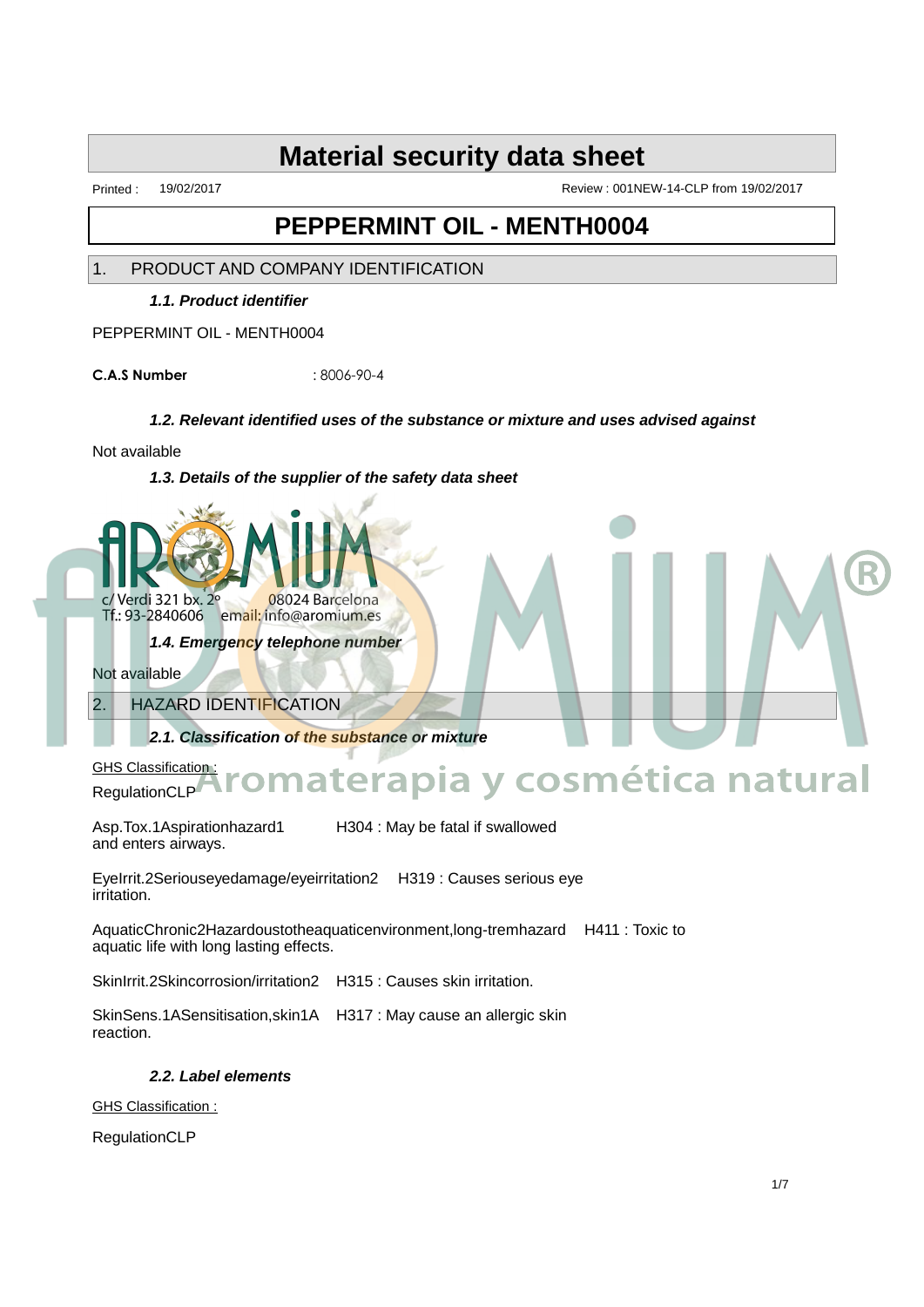Printed : 19/02/2017 PEPPERMINT OIL - MENTH0004 Review : 001NEW-14-CLP from 19/02/2017

Warning mention : Danger

Asp. Tox. 1 Aspiration hazard 1

Eye Irrit. 2 Serious eye damage / eye irritation 2

Aquatic Chronic 2 Hazardous to the aquatic environment, long-trem hazard 2

Skin Irrit. 2 Skin corrosion / irritation 2

Skin Sens. 1A Sensitisation, skin 1A

H304 - May be fatal if swallowed and enters airways.

H315 - Causes skin irritation.

H317 - May cause an allergic skin reaction.

H319 - Causes serious eye irritation.

H411 - Toxic to aquatic life with long lasting effects.

P264 - Wash … thoroughly after handling.

P272 - Contaminated work clothing should not be allowed out of the workplace.

P273 - Avoid release to the environment.

P280 - Wear protective gloves/protective clothing/eye protection/face protection.

P301+P310 - IF SWALLOWED: Immediately call a POISON CENTER/doctor/…

P302+P352 - IF ON SKIN: Wash with plenty of water/…



# **3.1. Substances Aromaterapia y cosmética natural**

| 2.3. Other hasards<br>Contains Menthol, Menthone - trans-p-Menthan-3-one, Neomenthol,<br>4,5,6,7-Tetrahydro-3,6-dimethylbenzofuran, d,I-Isomenthone, Pulegone, d-Limonene |           |                |                                        |            |
|---------------------------------------------------------------------------------------------------------------------------------------------------------------------------|-----------|----------------|----------------------------------------|------------|
| 3.<br><b>COMPOSITION / INFORMATION ON INGREDIENT</b>                                                                                                                      |           |                |                                        |            |
| Component list:                                                                                                                                                           |           |                |                                        |            |
| 3.1. Substances materapia y<br>cosmética natural                                                                                                                          |           |                |                                        |            |
| Material                                                                                                                                                                  | C.A.S     | <b>EINECS</b>  | <b>Risk Symbol</b>                     | Percent %  |
| Menthol                                                                                                                                                                   | 89-78-1   | 201-939-0      | H315, H319                             | $[30-50]$  |
| Menthone - trans-p-Menthan-3-one                                                                                                                                          | 89-80-5   | 201-941-1      | H315, H317                             | $[15-20]$  |
| Menthyl acetate (1alpha,2beta,5alpha)                                                                                                                                     | 89-48-5   | 201-911-8 H411 |                                        | $[5 - 10]$ |
| 4,5,6,7-Tetrahydro-3,6-dimethylbenzofuran                                                                                                                                 | 494-90-6  | 207-795-5      | H302, H315, H319, H411                 | $[1 - 5]$  |
| Eucalyptol                                                                                                                                                                | 470-82-6  | 207-431-5      | H226, H317                             | $[1 - 5]$  |
| Neomenthol                                                                                                                                                                | 491-01-0  | 207-723-2      | H315, H319                             | $[1 - 5]$  |
| Pulegone                                                                                                                                                                  | 89-82-7   | 201-943-2 H302 |                                        | $[1 - 5]$  |
| d.I-Isomenthone                                                                                                                                                           | 491-07-6  | 207-727-4      | H315, H317                             | $[1-5]$    |
| d-Limonene                                                                                                                                                                | 5989-27-5 | 227-813-5      | H226, H304, H315, H317, H400, H410     | $[1 - 5]$  |
| 1-Octen-3-ol                                                                                                                                                              | 3391-86-4 | 222-226-0      | H302+H332, H315, H319, H400            | $[0-1]$    |
| Camphene                                                                                                                                                                  | 79-92-5   | 201-234-8      | H226, H319, H400, H410                 | $[0-1]$    |
| Terpinolene                                                                                                                                                               | 586-62-9  |                | 209-578-0 H226, H304, H317, H400, H410 | $[0-1]$    |
| 3.2. Mixtures                                                                                                                                                             |           |                |                                        |            |
| Not available                                                                                                                                                             |           |                |                                        |            |
|                                                                                                                                                                           |           |                |                                        | 2/7        |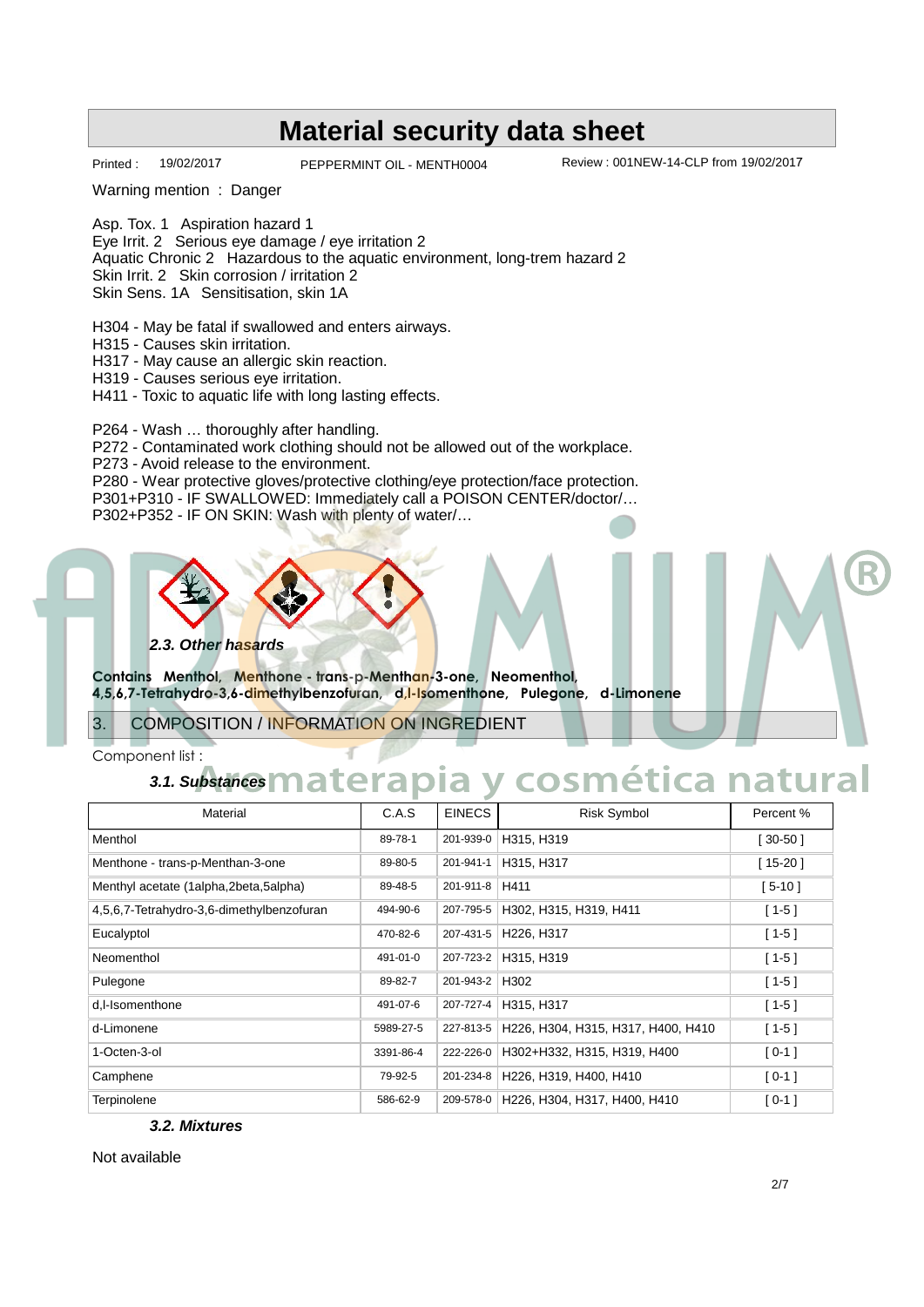Printed : 19/02/2017 PEPPERMINT OIL - MENTH0004 Review : 001NEW-14-CLP from 19/02/2017

#### 4. FIRST AID MEASURES

#### **4.1. Description of first aid measures**

Not available

#### **4.2. Most important symptoms and effects, both acute and delayed**

Not available

#### **4.3. Indication of any immediate medical attention and special treatment needed**

**Contact with skin :** wash immediately and abundantly with water and soap.Rinse then with clear water. **Contact with eyes :** Abundant rinsing with water (15 minutes open eyelids) then washing with an ocular lotion standard Dacryoserum.In case of disorder, consult an ophtalmologist. **In the event of swallowed :** Not make vomit, maintain the patient at rest. Resort to the medical care. **Soiled clothing :** withdraw soiled clothing and re-use them only after decontamination.

#### 5. FIRE FIGHTING

#### **5.1. Extinguishing media**

CO2, powder or water spray. Fight larger fires with water spray or alcohol resistant foam.

#### **5.2. Special hazards arising from the substance or mixture**

**Flammability :** The product is not flammable.. **Prévention:** Do not smoke. Do not use flame near.

**5.3. Advice for firefighters**

Never use a direct stream of water.

6. ACCIDENTAL RELEASE MEASURES

#### **6.1. Personal precautions, protective equipment and emergency procedures**

Use appropriate personal protective equipment during clean-up. **Mética natural** Set Control Control Control Control Control Control Control Control Control Control Control Control Control Control Control Control Control Control Control Control Control Control Control Control Control Control Control Co

#### **6.2. Environmental precautions**

Do not allow to enter sewers/ surface or ground water.

#### **6.3. Methods and material for containment and cleaning up**

Absorb with liquid-binding material (sand, diatomite, acid binders, univers*al binders, sawdust).*

#### **6.4. Reference to other sections**

Not available

#### 7. HANDLING AND STORAGE

#### **7.1. Precautions for safe handling**

Close packing after use. Reproduce labelling if transfer in another container.

#### **7.2. Conditions for safe storage, including any incompatibilities**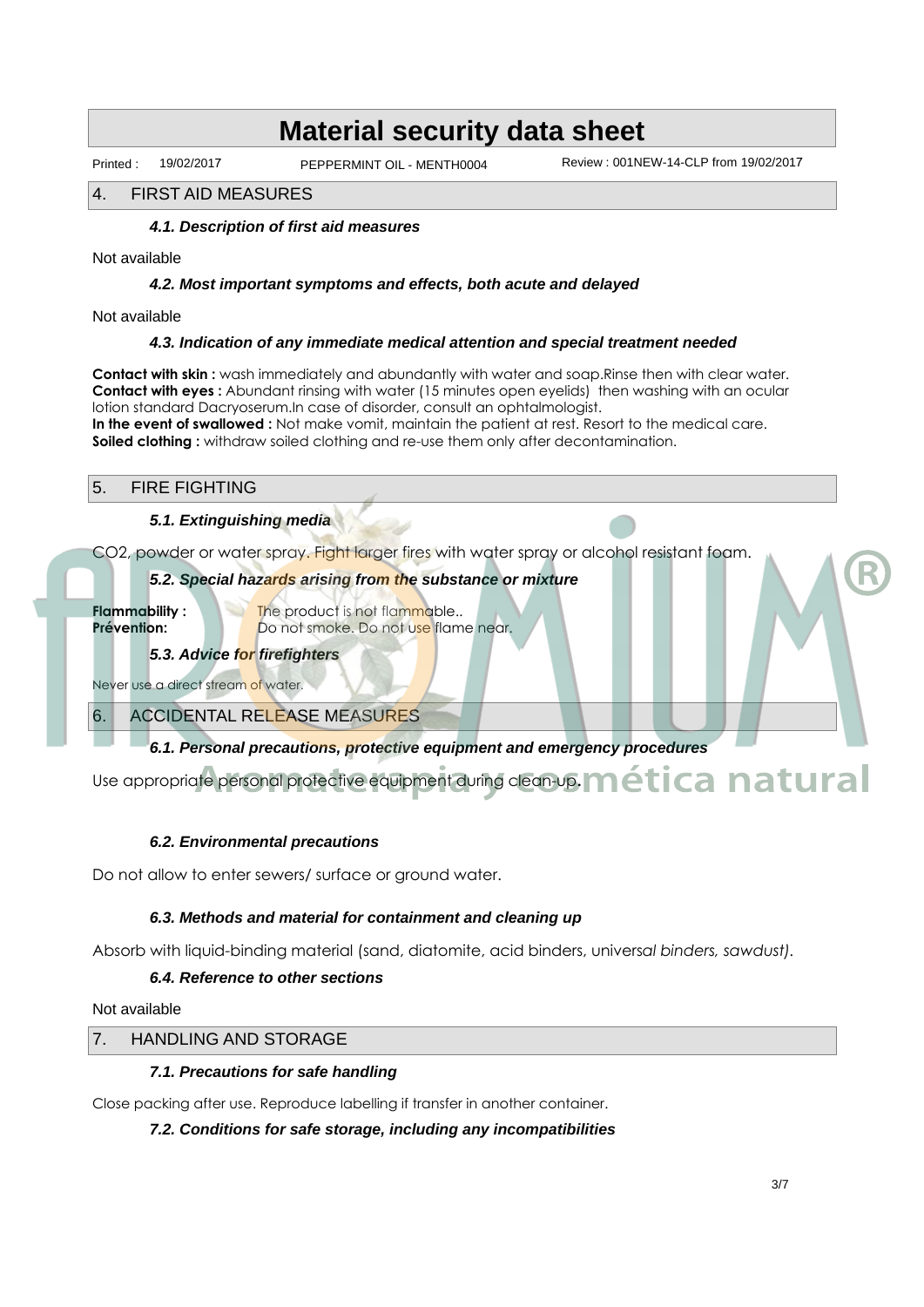Printed : 19/02/2017 PEPPERMINT OIL - MENTH0004 Review : 001NEW-14-CLP from 19/02/2017

-Avoid any useless exposure. Keep aways from food and drinks.

-Preserve only in the container of origin in a fresh place and broken down well. Keep the containers closed out of their use.

-Do not leave it near heat source, direct rays of the sun

#### **7.3. Specific end use(s)**

Wash the hands and any other zone exposed with soap and water before eating, drinking, to smoke and before leaving work.

#### 8. EXPOSURE CONTROLS / PERSONAL PROTECTION

#### **8.1. Control parameters**

Not available

#### **8.2. Exposure controls**

**General protective and hygienic measures:** Avoid skin and eyes contact. Keep away from foodstuffs, beverages and feed.Wash hands before breaks and at the end of work.

#### **Personal Protection :**

-Hands protection : Protection not required if a good ventilation is maintained.

-Eyes protection : Prot<mark>ect</mark>ion not required if a good ventilation is maintained. -Respiratory protecti<mark>on</mark> : Protection not required if a good ventilation is maintained. -Ingestion : Do not use, dreak and smoke during use.

#### 9. PHYSICAL AND CHEMICAL PROPERTIES

**9.1. Information on basic physical and chemical properties**

**Odor : characteristic, strong** Color : **colorless to pale yellow**

Appearence : **Aron** Relative density (d20/20) : **[0.899 ; 0.911]** Flash point (∞ C) : **77∞C** Refractive index at 20∞C : **[1.459 ; 1.465]** Angular rotation ( ) : **[-18 ; -32]** PharmacopÈe : **conform to European Pharmacopoeia** 4/7 **Marapia y cosmética natural** 

#### **9.2. Other information**

#### Not available

#### 10. STABILITY AND REACTIVITY

#### **10.1. Reactivity**

**Dangerous reactions :** No dangerous reactions known.

**10.2. Chemical stability**

#### Not available

#### **10.3. Possibility of hazardous reactions**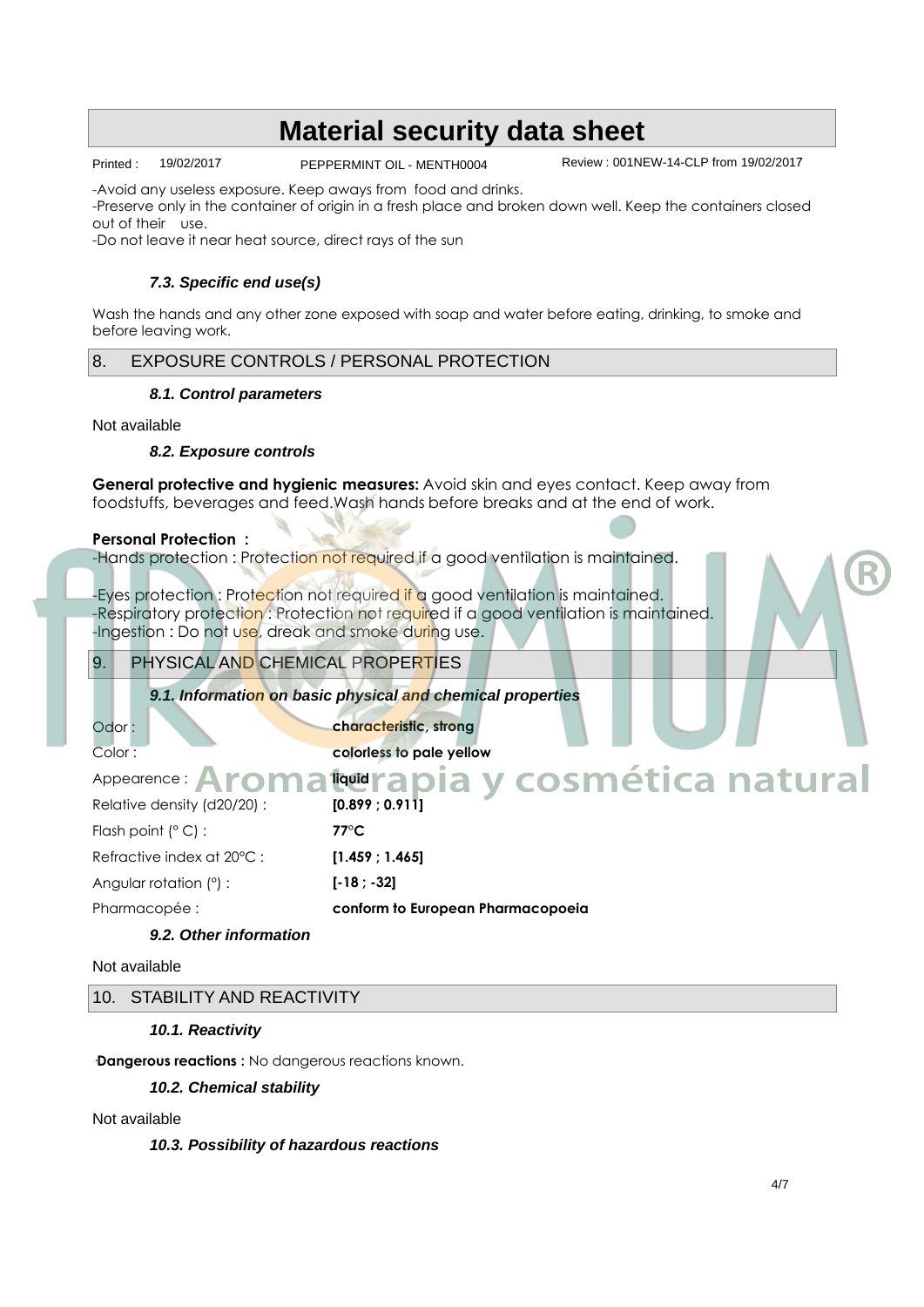Printed : 19/02/2017 PEPPERMINT OIL - MENTH0004 Review : 001NEW-14-CLP from 19/02/2017

Not available

#### **10.4. Conditions to avoid**

Not available

**10.5. Incompatible materials**

Not available

#### **10.6. Hazardous decomposition products**

**Thermal decomposition / conditions to be avoided:** No decomposition if used according to specifications. **Dangerous decomposition products:** No dangerous decomposition products known.



#### **12.6. Other adverse effects**

Not available

#### 13. DISPOSAL RECOMMENDATIONS

#### **13.1. Waste treatment methods**

**Product :** Recommandation : Does not have to be evacuated with the refuse . Not to let penetrate in the sewers.

**Not cleaned packing :** Recommandation : Evacuation in accordance with the regulations.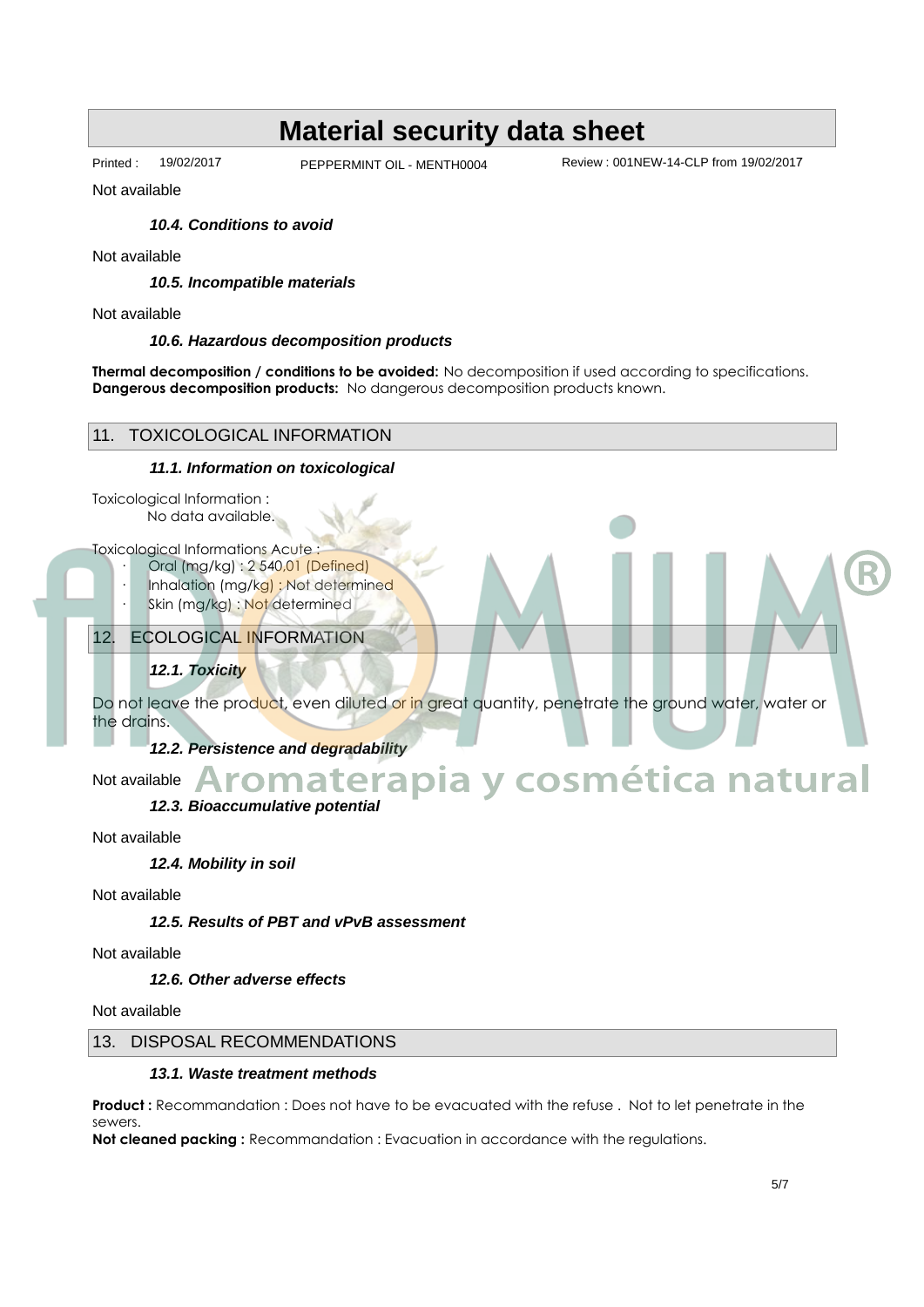

**14.4. Packing group**

ADR : III IMDG:III IATA :III

**14.5. Environmental hazards**

IMDG : Not available

**14.6. Special precautions for user**

Not available

#### **14.7. Transport in bulk according to Annex II of MARPOL73/78 and the IBC Code**

Not available